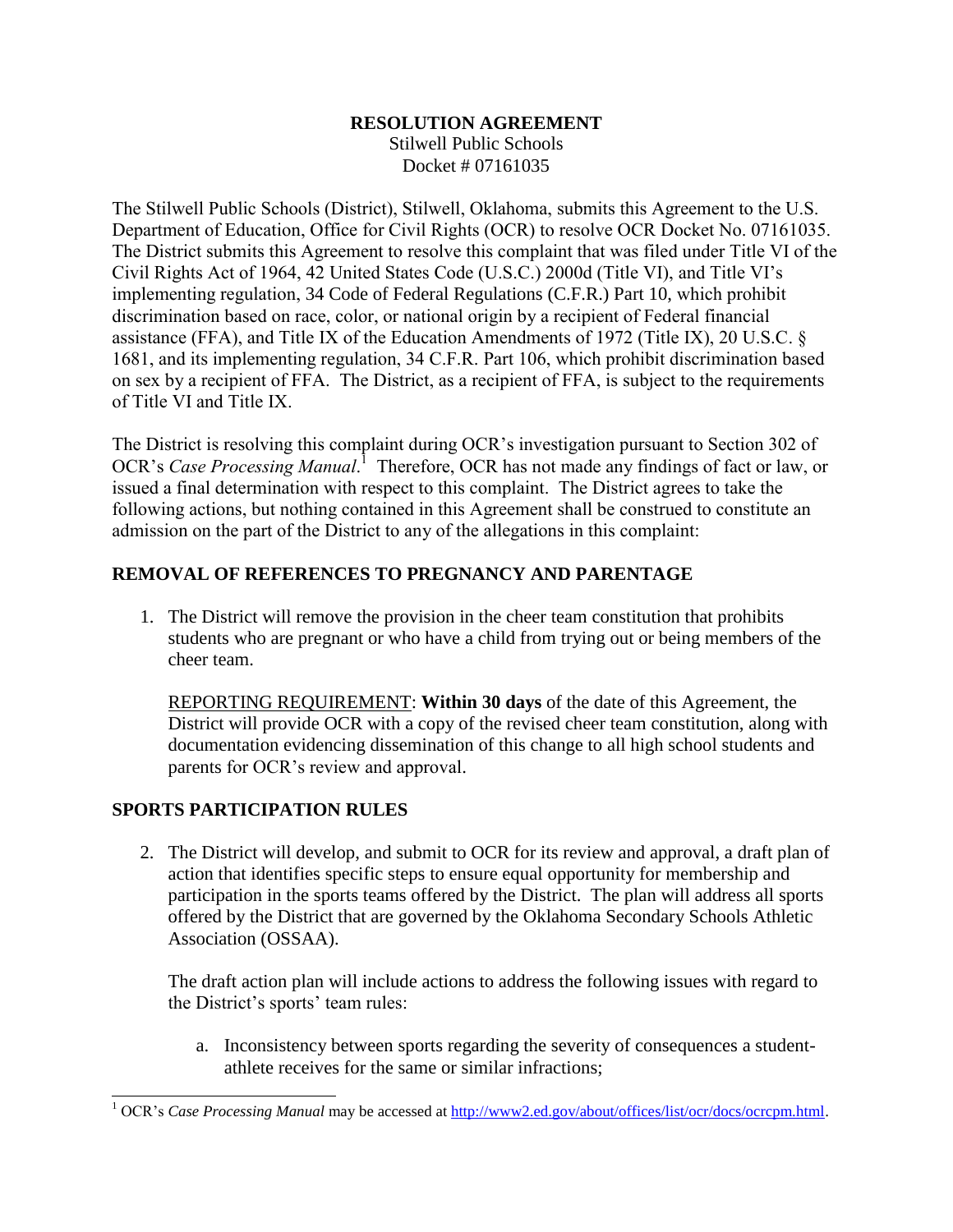- b. Inconsistency in the implementation of team rules by individual coaches and between coaches such that student-athletes participating in one sport may be penalized more severely than student-athletes participating in another sport; and
- c. Recordkeeping of individual students' infractions.

REPORTING REQUIREMENT: **By May 15, 2016**, the District will provide OCR with its draft action plan for OCR's review and approval. **Within 30 days** of OCR's final approval of the District's plan as set forth in Section 4 of this Agreement, the District will provide a report to OCR describing the specific steps and actions completed under its action plan. The District will provide any documentation requested by OCR, including but not limited to copies of revised rules (if applicable), infraction reports, etc.

#### **TRAINING**

3. The District will provide training for all faculty, staff, and administrators regarding the changes to the District's sports participation rules and the District's policies and procedures prohibiting discrimination, harassment, and retaliation.

REPORTING REQUIREMENT: **By September 15, 2016,** the District will submit to OCR documentation that demonstrates completion of the training required in Section 5 of this Agreement. Such documentation should include the date(s) of the training session(s), an outline on the content of the training, the name and title of the trainer(s), and an attendance sheet signed by the participants providing their names, and work location.

#### **INDIVIDUAL RELIEF**

4. X---paragraph redacted---X.

REPORTING REQUIREMENT: **Within 30 days** of the date of this Agreement, the District will submit documentation demonstrating satisfaction of this item for OCR's review and approval.

The District understands that OCR will not close the monitoring of this Agreement until OCR determines that the District has fulfilled the terms of this Agreement and is in compliance with the regulations implementing Title VI and Tile IX, which were at issue in this case.

The District understands that by signing this Agreement, it agrees to provide data and other information in a timely manner in accordance with the reporting requirements of this agreement and that all actions taken to comply with the requirements of the Agreement are subject to OCR's review and approval. Further, the District understands that during the monitoring of this Agreement, if necessary, OCR may visit the District, interview staff and students, and request such additional reports or data as are necessary for OCR to determine whether the District has fulfilled the terms of this Agreement and is in compliance with the regulations implementing Title VI and Tile IX.